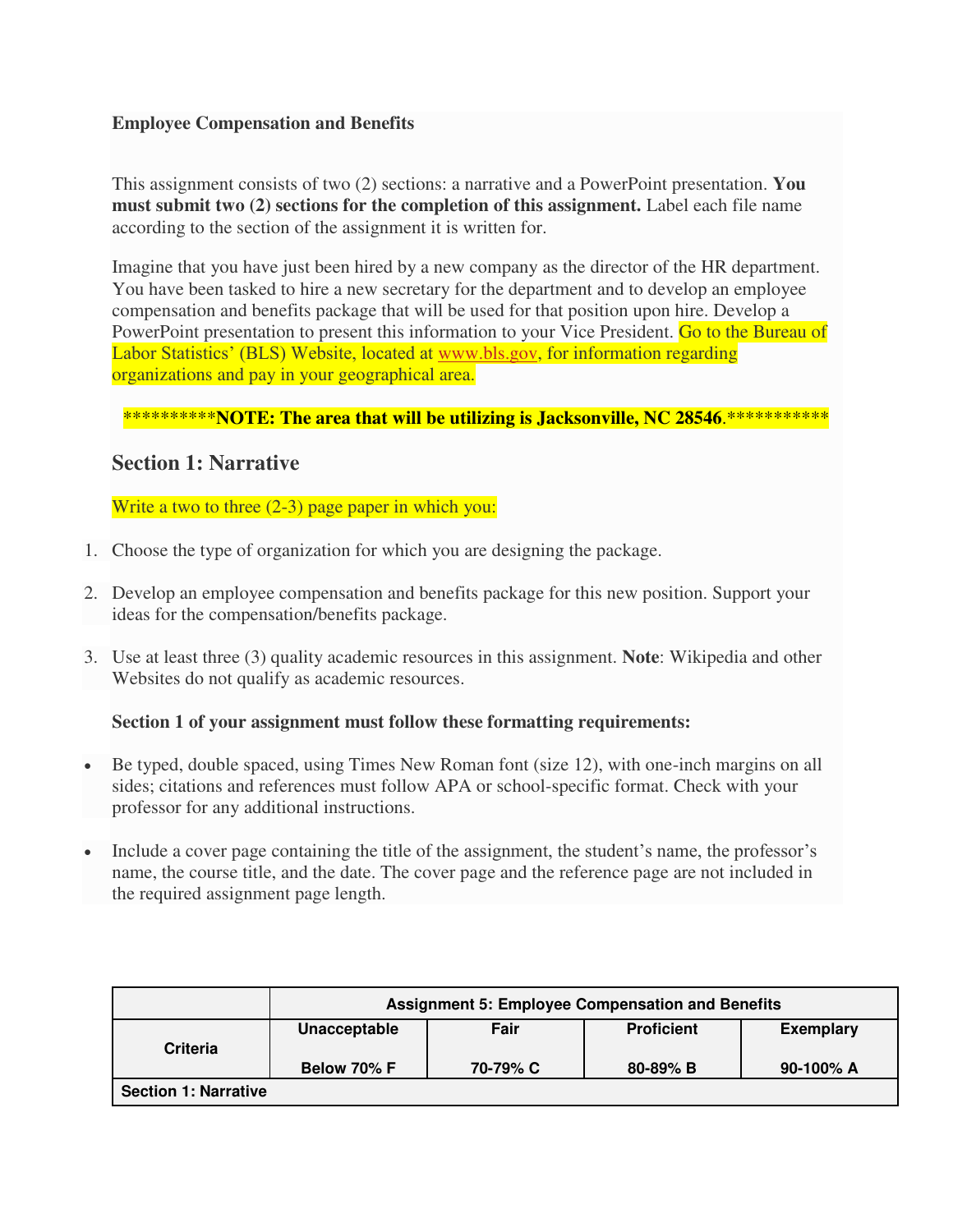| 1. Choose the type of<br>organization for which<br>you are designing the<br>package.<br>Weight: 5%                                                                               | Did not submit or<br>incompletely chose<br>the type of<br>organization for which<br>you are designing the<br>package.                                                                                                                        | Partially chose the<br>type of organization<br>for which you are<br>designing the<br>package.                                                                                          | Satisfactorily chose<br>the type of<br>organization for which<br>you are designing the<br>package.                                                                                                     | Thoroughly chose the<br>type of organization<br>for which you are<br>designing the<br>package.                                                                                           |
|----------------------------------------------------------------------------------------------------------------------------------------------------------------------------------|----------------------------------------------------------------------------------------------------------------------------------------------------------------------------------------------------------------------------------------------|----------------------------------------------------------------------------------------------------------------------------------------------------------------------------------------|--------------------------------------------------------------------------------------------------------------------------------------------------------------------------------------------------------|------------------------------------------------------------------------------------------------------------------------------------------------------------------------------------------|
| 2. Develop an<br>employee<br>compensation and<br>benefits package for<br>this new position.<br>Support your ideas for<br>the<br>compensation/benefits<br>package.<br>Weight: 15% | Did not submit or<br>incompletely<br>developed an<br>employee<br>compensation and<br>benefits package for<br>this new position. Did<br>not submit or<br>incompletely<br>supported your ideas<br>for the<br>compensation/benefits<br>package. | Partially developed an<br>employee<br>compensation and<br>benefits package for<br>this new position.<br>Partially supported<br>your ideas for the<br>compensation/benefits<br>package. | Satisfactorily<br>developed an<br>employee<br>compensation and<br>benefits package for<br>this new position.<br>Satisfactorily<br>supported your ideas<br>for the<br>compensation/benefits<br>package. | Thoroughly developed<br>an employee<br>compensation and<br>benefits package for<br>this new position.<br>Thoroughly supported<br>your ideas for the<br>compensation/benefits<br>package. |
| 3. 3 references<br>Weight: 5%                                                                                                                                                    | No references<br>provided                                                                                                                                                                                                                    | Does not meet the<br>required number of<br>references; some or<br>all references poor<br>quality choices.                                                                              | Meets number of<br>required references;<br>all references high<br>quality choices.                                                                                                                     | Exceeds number of<br>required references;<br>all references high<br>quality choices.                                                                                                     |

# **Section 2: Presentation**

Create a twenty (20) slide PowerPoint presentation in which you:

**Note: The PowerPoint must not be generic. Add features such as backgrounds that are easy on the eye "color scheme", Pictures "towards the subject matter", and Keynotes must be implemented. If a generic/basic Powerpoint is submitted you will be ask to re-do or withdraw** 

4. Provide an overview of the employee compensation and benefits package that you developed in the narrative portion of this assignment.

5. Determine if the employee will be exempt or nonexempt and discuss how overtime will be handled.

6. Suggest other benefits that might be considered within the next few months to enhance employee performance and provide job motivation.

7. Provide information on how government regulations will influence the compensation.

8. Examine data from two (2) organizations listed in the **BLS Website** with packages similar to yours, focusing on salary, compensation, and benefits in order to convince upper management that your package should be accepted and implemented.

9. Describe how the competitive compensation and benefits package will align with the HRM strategy.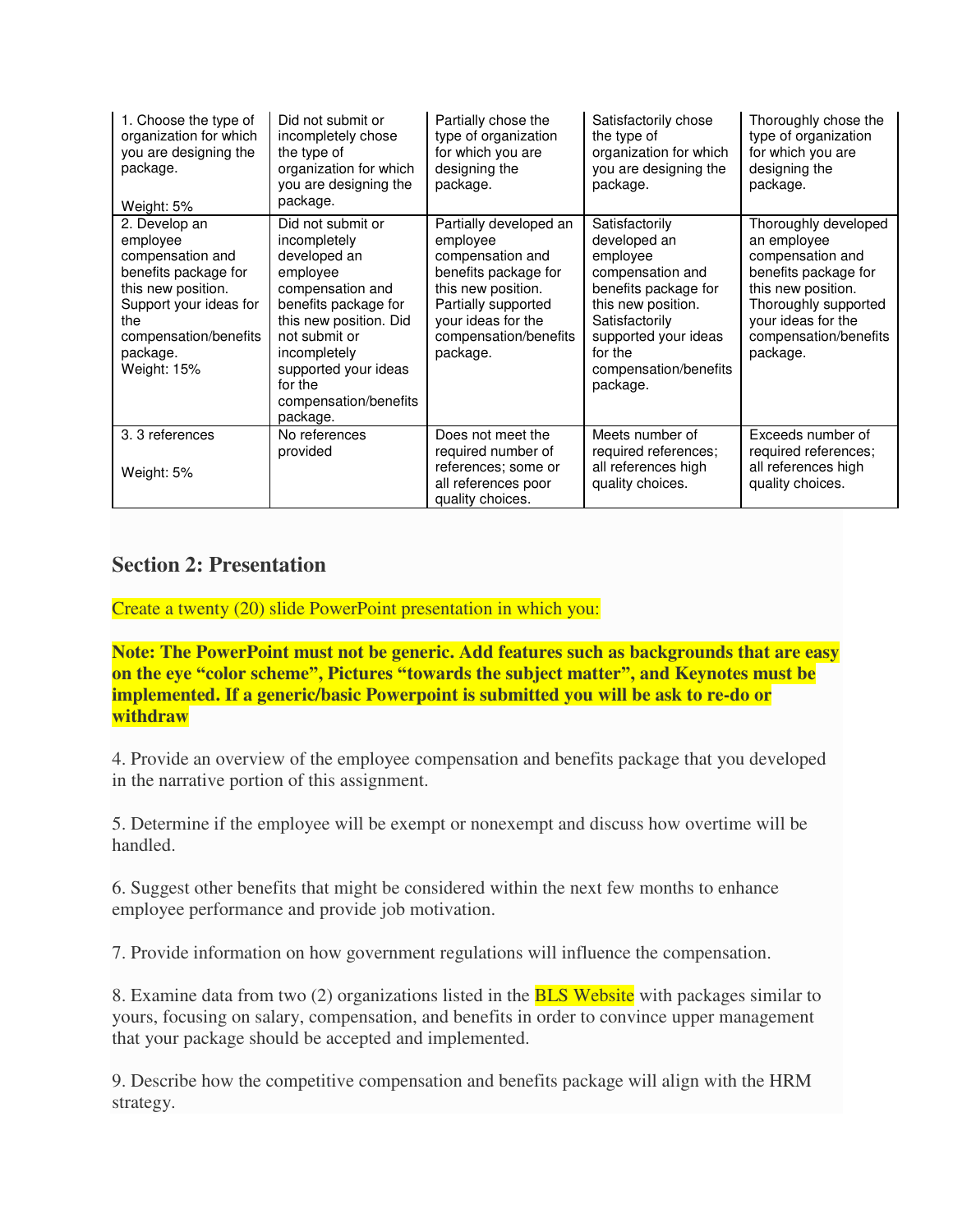## **The specific course learning outcomes associated with this assignment are:**

- Design training and development systems to improve employee performance.
- Develop competitive compensation and benefits packages that align with HRM strategy.
- Use technology and information resources to research issues in strategic human resource development.
- Write clearly and concisely about strategic human resource development using proper writing mechanics.

|                                                                                                                                                                            | <b>Assignment 5: Employee Compensation and Benefits</b>                                                                                                                                               |                                                                                                                                                                               |                                                                                                                                                                                    |                                                                                                                                                                                |
|----------------------------------------------------------------------------------------------------------------------------------------------------------------------------|-------------------------------------------------------------------------------------------------------------------------------------------------------------------------------------------------------|-------------------------------------------------------------------------------------------------------------------------------------------------------------------------------|------------------------------------------------------------------------------------------------------------------------------------------------------------------------------------|--------------------------------------------------------------------------------------------------------------------------------------------------------------------------------|
|                                                                                                                                                                            | <b>Unacceptable</b>                                                                                                                                                                                   | Fair                                                                                                                                                                          | <b>Proficient</b>                                                                                                                                                                  | <b>Exemplary</b>                                                                                                                                                               |
| <b>Criteria</b>                                                                                                                                                            | Below 70% F                                                                                                                                                                                           | 70-79% C                                                                                                                                                                      | 80-89% B                                                                                                                                                                           | 90-100% A                                                                                                                                                                      |
| <b>Section 2: Presentation</b>                                                                                                                                             |                                                                                                                                                                                                       |                                                                                                                                                                               |                                                                                                                                                                                    |                                                                                                                                                                                |
| 4. Provide an overview of<br>the employee<br>compensation and<br>benefits package that<br>you developed in the<br>narrative portion of this<br>assignment.<br>Weight: 5%   | Did not submit or<br>incompletely<br>provided an<br>overview of the<br>employee<br>compensation and<br>benefits package<br>that you developed<br>in the narrative<br>portion of this<br>assignment.   | Partially provided<br>an overview of the<br>employee<br>compensation and<br>benefits package<br>that you developed<br>in the narrative<br>portion of this<br>assignment.      | Satisfactorily<br>provided an<br>overview of the<br>employee<br>compensation and<br>benefits package<br>that you developed<br>in the narrative<br>portion of this<br>assignment.   | Thoroughly<br>provided an<br>overview of the<br>employee<br>compensation and<br>benefits package<br>that you developed<br>in the narrative<br>portion of this<br>assignment.   |
| 5. Determine if the<br>employee will be exempt<br>or nonexempt and<br>discuss how overtime will<br>be handled.<br>Weight: 10%                                              | Did not submit or<br>incompletely<br>determined if the<br>employee will be<br>exempt or<br>nonexempt and did<br>not submit or<br>incompletely<br>discussed how<br>overtime will be<br>handled.        | Partially determined<br>if the employee will<br>be exempt or<br>nonexempt and<br>partially discussed<br>how overtime will<br>be handled.                                      | Satisfactorily<br>determined if the<br>employee will be<br>exempt or<br>nonexempt and<br>satisfactorily<br>discussed how<br>overtime will be<br>handled.                           | Thoroughly<br>determined if the<br>employee will be<br>exempt or<br>nonexempt and<br>thoroughly<br>discussed how<br>overtime will be<br>handled.                               |
| 6. Suggest other benefits<br>that might be considered<br>within the next few<br>months to enhance<br>employee performance<br>and provide job<br>motivation.<br>Weight: 10% | Did not submit or<br>incompletely<br>suggested other<br>benefits that might<br>be considered<br>within the next few<br>months to enhance<br>employee<br>performance and<br>provide job<br>motivation. | Partially suggested<br>other benefits that<br>might be<br>considered within<br>the next few months<br>to enhance<br>employee<br>performance and<br>provide job<br>motivation. | Satisfactorily<br>suggested other<br>benefits that might<br>be considered<br>within the next few<br>months to enhance<br>employee<br>performance and<br>provide job<br>motivation. | Thoroughly<br>suggested other<br>benefits that might<br>be considered<br>within the next few<br>months to enhance<br>employee<br>performance and<br>provide job<br>motivation. |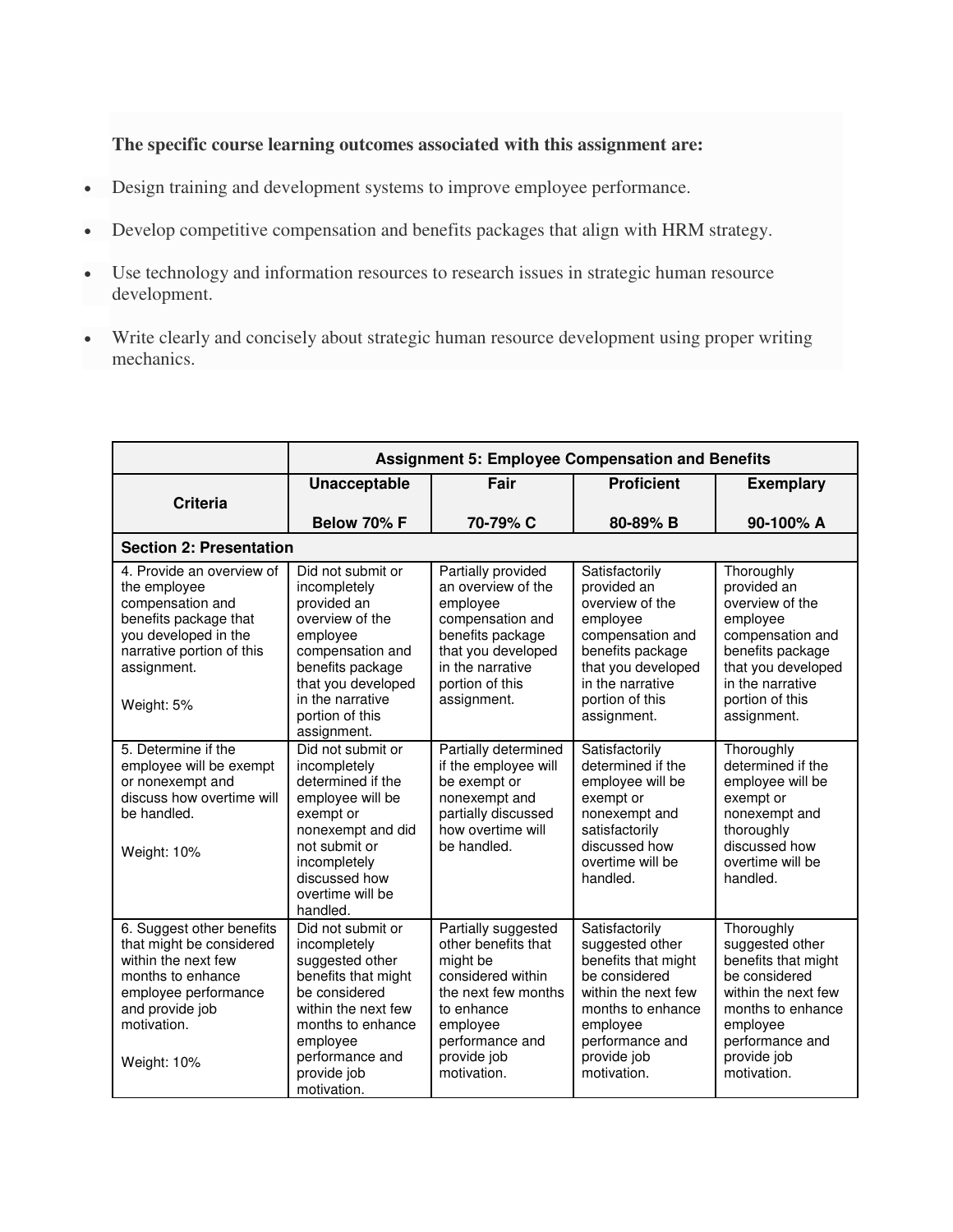| 7. Provide information on<br>how government<br>regulations will influence<br>the compensation.<br>Weight: 15%                                                                                                                                                                                   | Did not submit or<br>incompletely<br>provided<br>information on how<br>government<br>regulations will<br>influence the<br>compensation.                                                                                                                                                                                     | Partially provided<br>information on how<br>government<br>regulations will<br>influence the<br>compensation.                                                                                                                                                                                   | Satisfactorily<br>provided<br>information on how<br>government<br>regulations will<br>influence the<br>compensation.                                                                                                                                                                                     | Thoroughly<br>provided<br>information on how<br>government<br>regulations will<br>influence the<br>compensation.                                                                                                                                                                                     |
|-------------------------------------------------------------------------------------------------------------------------------------------------------------------------------------------------------------------------------------------------------------------------------------------------|-----------------------------------------------------------------------------------------------------------------------------------------------------------------------------------------------------------------------------------------------------------------------------------------------------------------------------|------------------------------------------------------------------------------------------------------------------------------------------------------------------------------------------------------------------------------------------------------------------------------------------------|----------------------------------------------------------------------------------------------------------------------------------------------------------------------------------------------------------------------------------------------------------------------------------------------------------|------------------------------------------------------------------------------------------------------------------------------------------------------------------------------------------------------------------------------------------------------------------------------------------------------|
| 8. Examine data from two<br>(2) organizations listed in<br>the BLS Website with<br>packages similar to<br>yours, focusing on salary,<br>compensation, and<br>benefits in order to<br>convince upper<br>management that your<br>package should be<br>accepted and<br>implemented.<br>Weight: 15% | Did not submit or<br>incompletely<br>examined data from<br>two $(2)$<br>organizations listed<br>in the BLS Website<br>with packages<br>similar to yours,<br>focusing on salary,<br>compensation, and<br>benefits in order to<br>convince upper<br>management that<br>your package<br>should be accepted<br>and implemented. | Partially examined<br>data from two (2)<br>organizations listed<br>in the BLS Website<br>with packages<br>similar to yours,<br>focusing on salary,<br>compensation, and<br>benefits in order to<br>convince upper<br>management that<br>your package<br>should be accepted<br>and implemented. | Satisfactorily<br>examined data from<br>two $(2)$<br>organizations listed<br>in the BLS Website<br>with packages<br>similar to yours,<br>focusing on salary,<br>compensation, and<br>benefits in order to<br>convince upper<br>management that<br>your package<br>should be accepted<br>and implemented. | Thoroughly<br>examined data from<br>two $(2)$<br>organizations listed<br>in the BLS Website<br>with packages<br>similar to yours,<br>focusing on salary,<br>compensation, and<br>benefits in order to<br>convince upper<br>management that<br>your package<br>should be accepted<br>and implemented. |
| 9. Describe how the<br>competitive<br>compensation and<br>benefits package will<br>align with the HRM<br>strategy.<br>Weight: 10%                                                                                                                                                               | Did not submit or<br>incompletely<br>described how the<br>competitive<br>compensation and<br>benefits package<br>will align with the<br>HRM strategy.                                                                                                                                                                       | Partially described<br>how the competitive<br>compensation and<br>benefits package<br>will align with the<br>HRM strategy.                                                                                                                                                                     | Satisfactorily<br>described how the<br>competitive<br>compensation and<br>benefits package<br>will align with the<br>HRM strategy.                                                                                                                                                                       | Thoroughly<br>described how the<br>competitive<br>compensation and<br>benefits package<br>will align with the<br>HRM strategy.                                                                                                                                                                       |
| 10. Clarity, writing<br>mechanics, and<br>formatting requirements<br>Weight: 10%                                                                                                                                                                                                                | More than 6 errors<br>present                                                                                                                                                                                                                                                                                               | 5-6 errors present                                                                                                                                                                                                                                                                             | 3-4 errors present                                                                                                                                                                                                                                                                                       | 0-2 errors present                                                                                                                                                                                                                                                                                   |

#### **Notes from the Professor**:

- Make sure that cover pages are complete with all required information. There is some "wiggle room" for some information, but the Running Head, complete with paper title and a page number is **mandatory**. There are to be no designs, art work, or colored objects on the cover page. All pages in the paper **must have** a running head with page numbers.
- There must be a heading for each topic section of the paper. In other words, for every criteria statement (or what students sometimes call questions) for the paper, there must be a properly formatted heading (see APA guidelines).
- All citations in the paper that represent quoted or paraphrased information must be properly set up with at least 3 parts; (1) author, (2) year, and (3) page or paragraph number (depending on type of source).
- All references listed on the reference page must be set up properly (see APA rules)...AND...there must be at least 1 citation in the paper for each reference provided on the reference page.